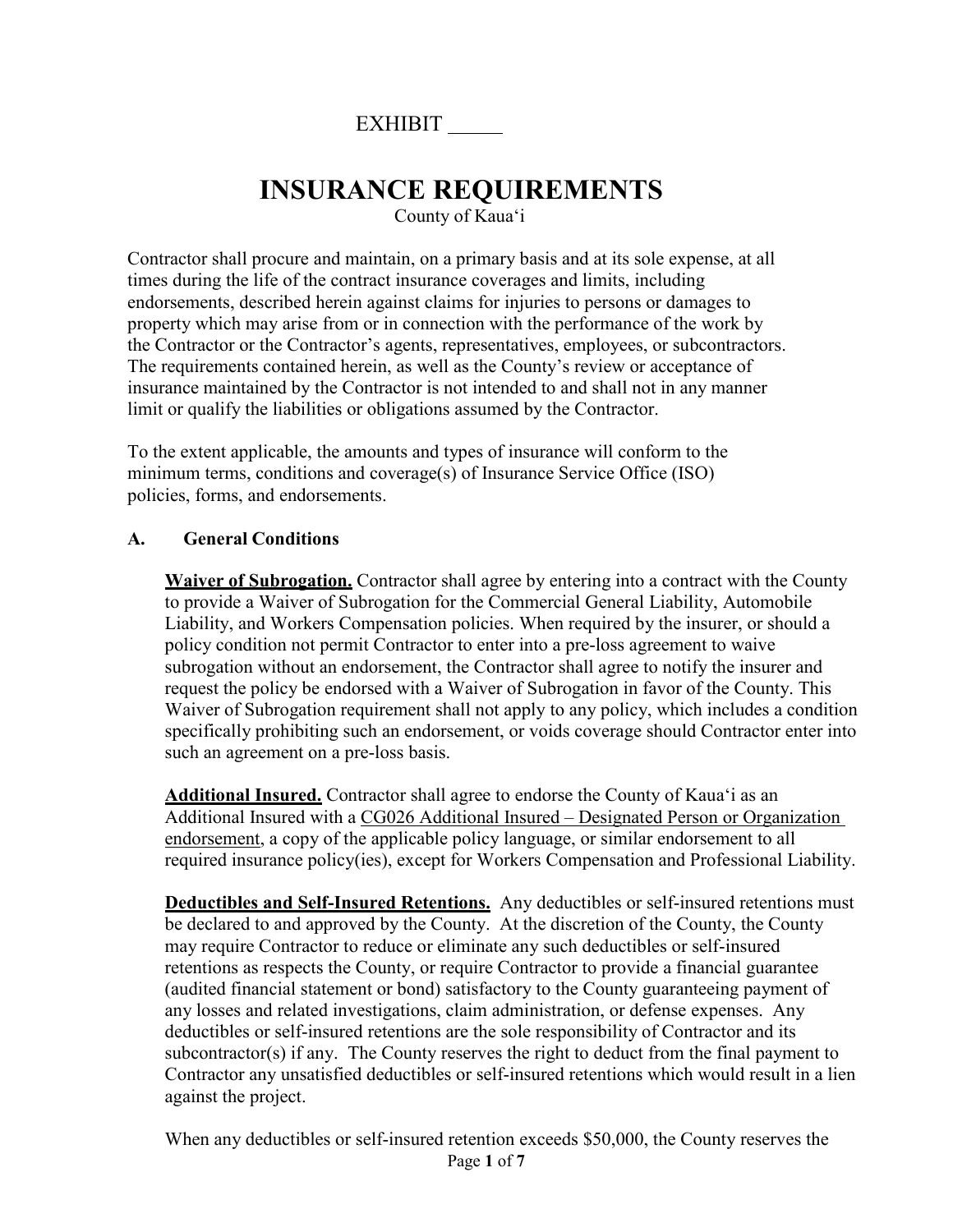right, but not the obligation, to request and review a copy of Contractor's most recent annual report or audited financial statement.

Contractor must declare any exception to the requirements of this provision as a question to the solicitation prior to submission of their offer, and must declare their ability to provide a bond or other satisfactory guarantee in lieu of any deductibles or self-insured retention. The County will make a determination as to any exception(s) via an addendum to the solicitation prior to final submission of offers.

**Contractor's Responsibility.** The Contractor is responsible for paying any portion of any loss not covered because of the operation of any deductible, co- insurance clause or selfinsured retention applicable to the insurance required herein. If the County is damaged by the failure of the Contractor to maintain insurance as required in this paragraph, then the Contractor shall bear all reasonable costs properly attributable to that failure.

**Primary and Non-contributory.** All policies required of the Contractor will be endorsed as primary and any insurance or self-insurance program maintained by the County shall be non-contributory.

**Certificate of Insurance.** Concurrent with the execution of the contract, Contractor shall provide the County a certificate of insurance completed by a duly authorized representative of their insurer certifying that the liability coverage(s) is written on an occurrence form. Immediately upon becoming aware that its insurance will be cancelled, non-renewed, or materially changed, Contractor will notify County by providing written notice.

The Certificate Holder address shall read: County of Kaua'i

| Līhu'e, HI 96766 |  |
|------------------|--|
| Attention:       |  |
| Contract No.     |  |
| Project Title:   |  |
|                  |  |

Concurrent with the execution the contract the Contractor shall furnish the County with original certificates and endorsements effecting required coverage(s). The County reserves the right to require complete copies of all required insurance policies, including the policy declarations and endorsements affecting the coverage at any time.

Failure to secure and maintain the required insurance shall be considered as a material breach of the contract. Should the County be forced to expend funds that would have been covered under the specified insurance, Contractor shall reimburse County for such funds. In the event the County determines, in its sole and absolute discretion, that it is necessary to purchase the coverages herein required of the Contractor, and which the Contractor has failed to secure, the Contractor shall reimburse the County for the expenditure of such funds.

**Right to Revise or Reject.** County reserves the right, but not the obligation, to review and revise any insurance requirement, not limited to limits, coverages and endorsements based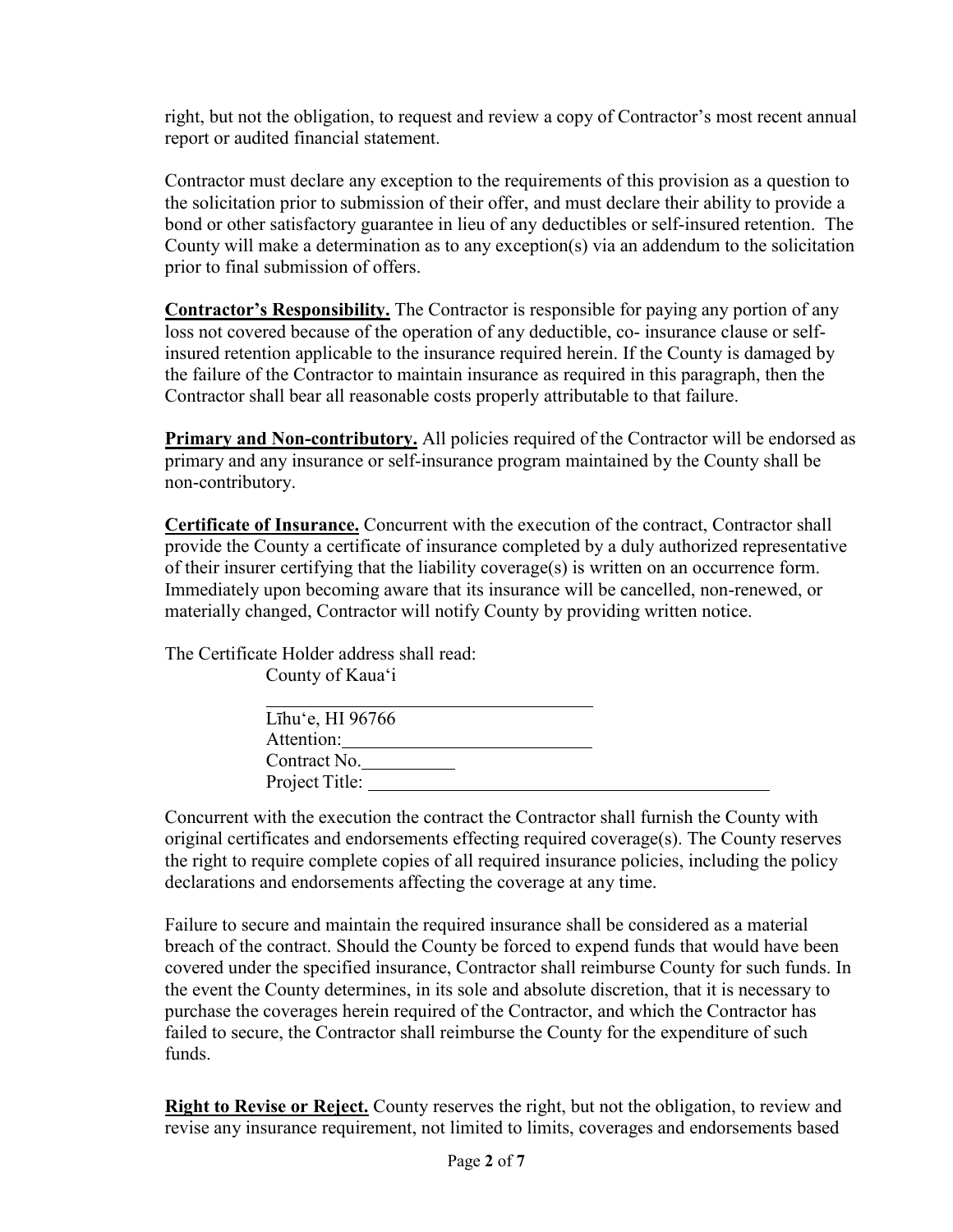on insurance market conditions affecting the availability or affordability of coverage; or changes in the scope of work or specifications affecting the applicability of coverage. Additionally, the County reserves the right, but not the obligation, to review and reject any insurance policies failing to meet the criteria stated herein or any insurer providing coverage due to its poor financial condition or failure to operate legally.

#### **B. Minimum Insurance Coverage Requirements**

Unless otherwise approved by the Director of Finance, the policy or policies of insurance maintained by the Contractor shall provide the following minimum limit(s) and coverage(s) as specified herein and be placed with an insurance carrier authorized to do business in the State of Hawai'i and rated A-VII by A.M. Best:

**Commercial General Liability**. The Contractor shall procure and maintain Commercial General Liability (CGL), with dedicated required limits, as set forth herein, written on occurrence form providing:



Designated premises basis **OR Per Project basis** 

(Per Project Basis. The Commercial General Liability policy aggregate limits shall apply to both the general and products/completed operations limits. The term "project basis" should not be construed to mean the County is requiring the Contractor to purchase a separate project specific general liability and products completed operations policy for the project.)

The coverages shall include the following:

- $\triangleright$  Premises Operations
- $\triangleright$  Independent Contractors

Products and Completed Operations ✔

- Broad Form Property Damage including completed operations
- $\triangleright$  Blanket Contractual Liability
- $\triangleright$  Personal Injury
- Employees named as Additional Insured
- $\triangleright$  Severability of Interest

Explosion, Collapse and Underground Property Damage

The minimum limits of liability may be satisfied by providing either: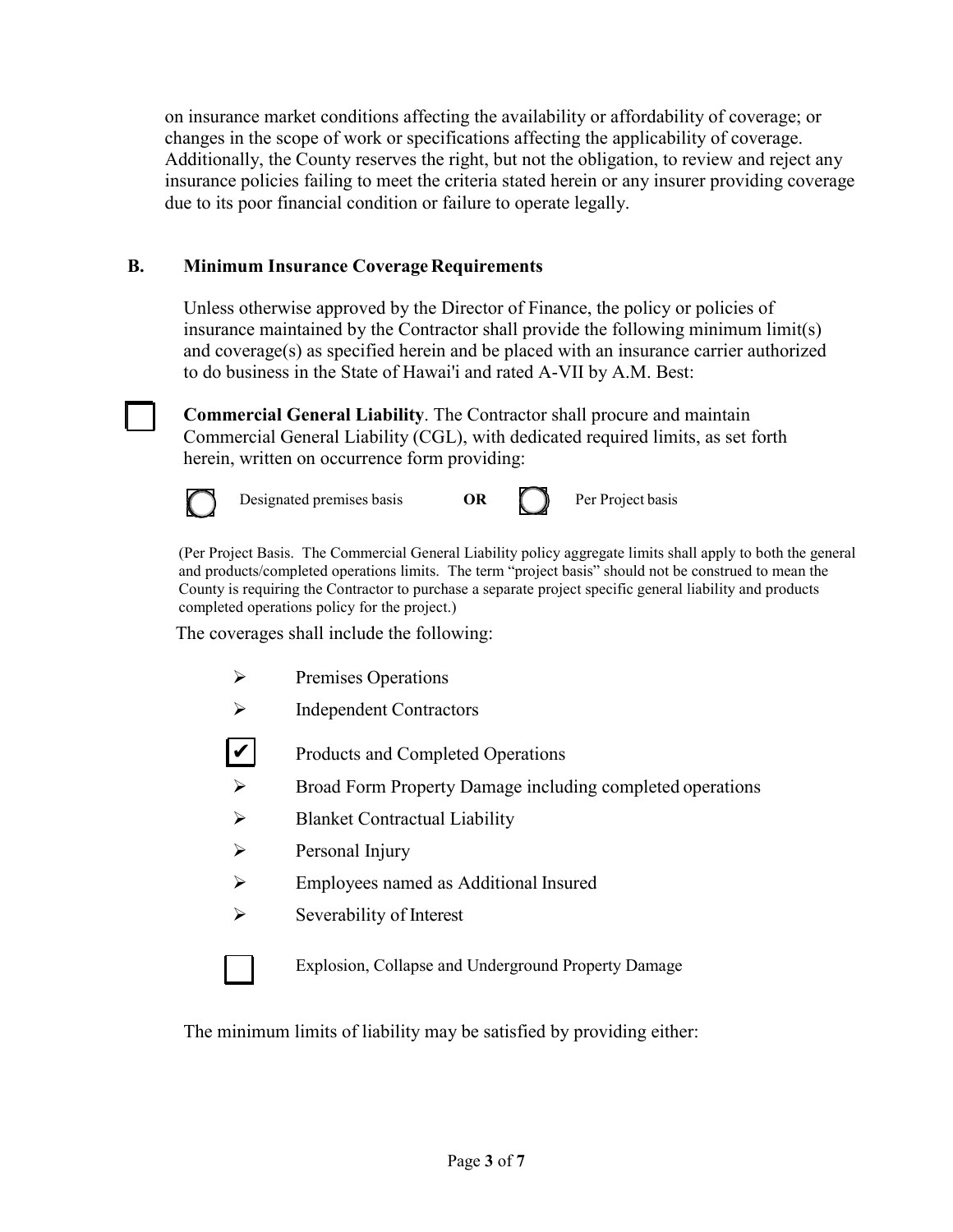| <b>Bodily Injury and</b><br><b>Property Damage</b><br><b>Combined Single</b><br>Limit:<br>$\$2,000,000$ per<br>occurrence<br>$\$2,000,000$ annual<br>aggregate | <b>OR</b> | <b>Personal Injury:</b><br>$$1,000,000$ per occurrence<br>п<br>\$2,000,000 annual aggregate<br>$\blacksquare$<br><b>AND</b><br><b>Products and Completed Operations:</b><br>$$1,000,000$ per occurrence<br>\$2,000,000 annual aggregate<br>▪ |
|----------------------------------------------------------------------------------------------------------------------------------------------------------------|-----------|----------------------------------------------------------------------------------------------------------------------------------------------------------------------------------------------------------------------------------------------|
|----------------------------------------------------------------------------------------------------------------------------------------------------------------|-----------|----------------------------------------------------------------------------------------------------------------------------------------------------------------------------------------------------------------------------------------------|

Contractor must provide evidence that the County is an Additional Insured for Products/Completed Operations coverage for both ongoing operations and after substantial completion of the work. ISO Form CG 20 10 04 13 and ISO Form CG 20 39 12 19, or equivalent forms are required from the Contractor. Coverage provided by a non-equivalent CGL form shall be specifically endorsed providing both the course of construction and products/completed operations. ISO Form CG 20 10 04 13 and ISO Form CG 20 39 12 19, or equivalent forms are required from the Contractor. The Contractor and subcontractor(s), if any, shall provide evidence to the County on an annual basis the products/completed operation coverage is in effect for **two (2)** years after substantial completion of the project.

**Business Automobile Liability.** The Contractor shall procure and maintain Business Automobile Liability written on occurrence form for all Owned, Non-owned, and Hired automobiles. If the Contractor does not own automobiles, Contractor shall agree to maintain coverage for Hired & Non-Owned Auto Liability, which may be satisfied by way of endorsement to the Commercial General Liability policy or separate Business Automobile Liability. Coverage shall be for automobile contractual liability, uninsured and underinsured motorist coverage, basic no-fault, and personal injury protection, as required by Hawai'i law with the following limits:

**Bodily Injury**

\$1,000,000 per person

\$1,000,000 per occurrence

### **Property Damage**

\$1,000,000 per accident

**Workers' Compensation and Employer's Liability.** The Contractor shall procure and maintain at all times during the term of the contract the following insurance liability coverage: Workers' Compensation, Temporary Disability Insurance (TDI), and similar insurance that is required by the State of Hawai'i or federal laws. Self-insurance is permitted subject to submission of a copy of the appropriate governmental authorization and qualification by the Contractor and subcontractor(s).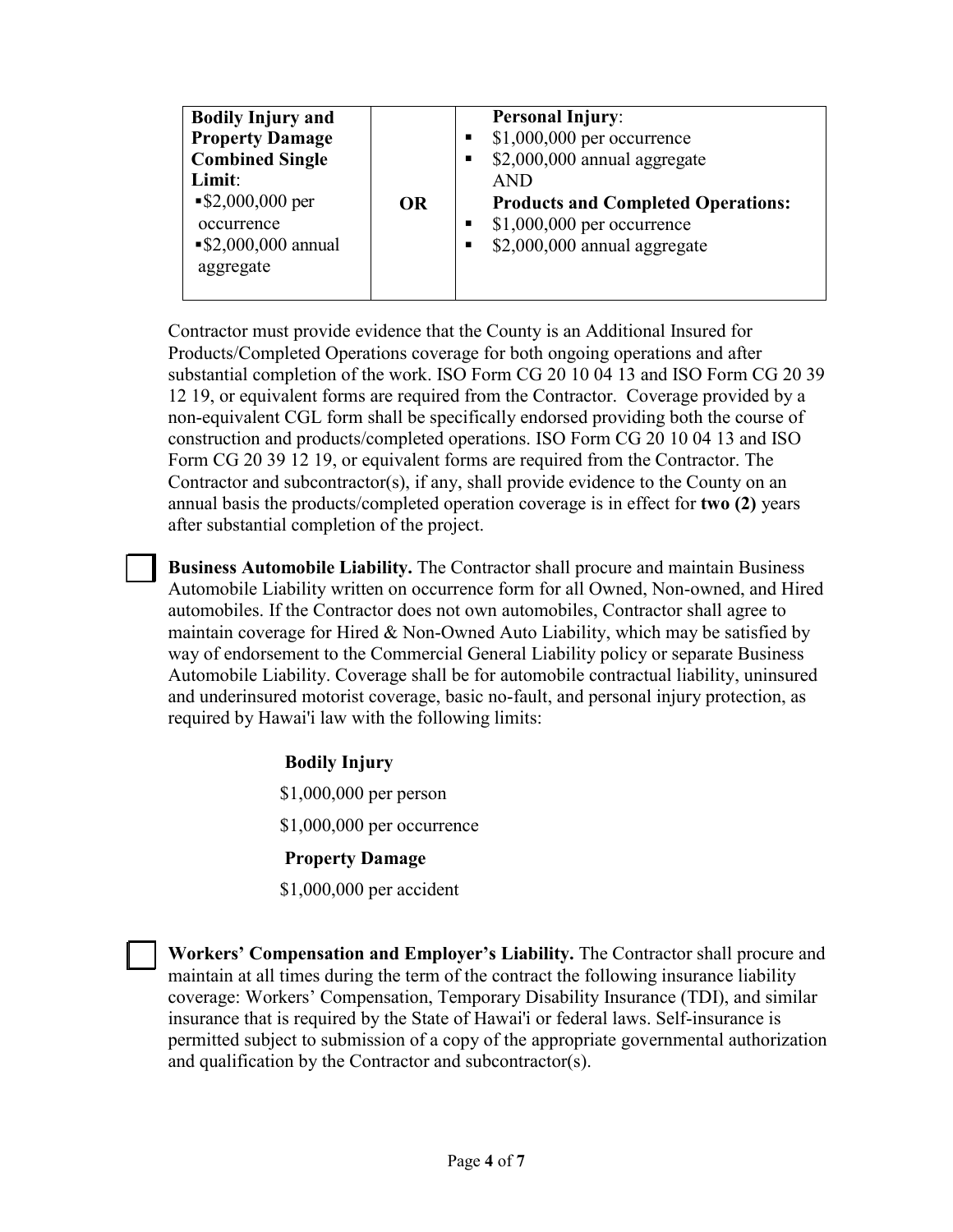The minimum limits of liability to be maintained are as follows:

**Coverage A: State of Hawai'i Workers' Compensation Law:** 

Statutory Limits.

**Coverage B: Employer's Liability**:

| Bodily Injury from each accident     | \$1,000,000 |
|--------------------------------------|-------------|
| Bodily Injury from disease           | \$1,000,000 |
| Bodily Injury from disease aggregate | \$1,000,000 |

**Builder's Risk.** The Contractor shall procure and maintain an Inland Marine Builder's Risk policy providing coverage to protect the interests of the County, Contractor, subcontractors, architects, and engineers, including property in transit and property on or offpremises, which shall become part of the building, or Project. Coverage shall be written on an **All Risk, Replacement Cost, and Completed Value Form** basis in an amount at least equal to 100% of the projected completed value of the Project as well as subsequent modifications of that sum, unless an agreed amount is otherwise stated between the County and the Contractor. The policy shall insure all work, labor, and materials furnished by the Contractor and the Contractor's subcontractors against loss occasioned by fire, lighting, windstorm, theft, vandalism, malicious mischief, flood, earthquake, and collapse.

The amount of coverage for the perils of flood and earthquake may be subject to a sublimit. The sub-limit shall provide coverage of at least 25% of the full replacement cost.

The policy shall also include coverage for debris removal and reasonable compensation for architect's and engineer's services and expenses required as a result of an insured loss. The Contractor shall endorse the policy with a manuscript endorsement eliminating the automatic termination of coverage in the event the building is occupied in whole or in part, or put to its intended use, or partially accepted by the County. The manuscript endorsement shall amend the automatic termination clause to only terminate coverage if the policy expires, is cancelled, the County's interest in the building ceases, or the building is accepted or insured by the County.

The Contractor shall name the County of Kaua'i as a loss payee on the Builder's Risk policy.

**Installation Floater.** The Contractor shall procure and maintain an Installation Floater policy providing coverage to protect the interests of the County, Contractor, subcontractor(s), architects, and engineers, including property in transit and property on or off-premises, which shall become part of the project.

Coverage shall be written on an All Risk, Replacement Cost, and Completed Value Form basis in an amount at least equal to 100% of the projected completed value of the Project as well as subsequent modifications of that sum, unless an agreed amount is otherwise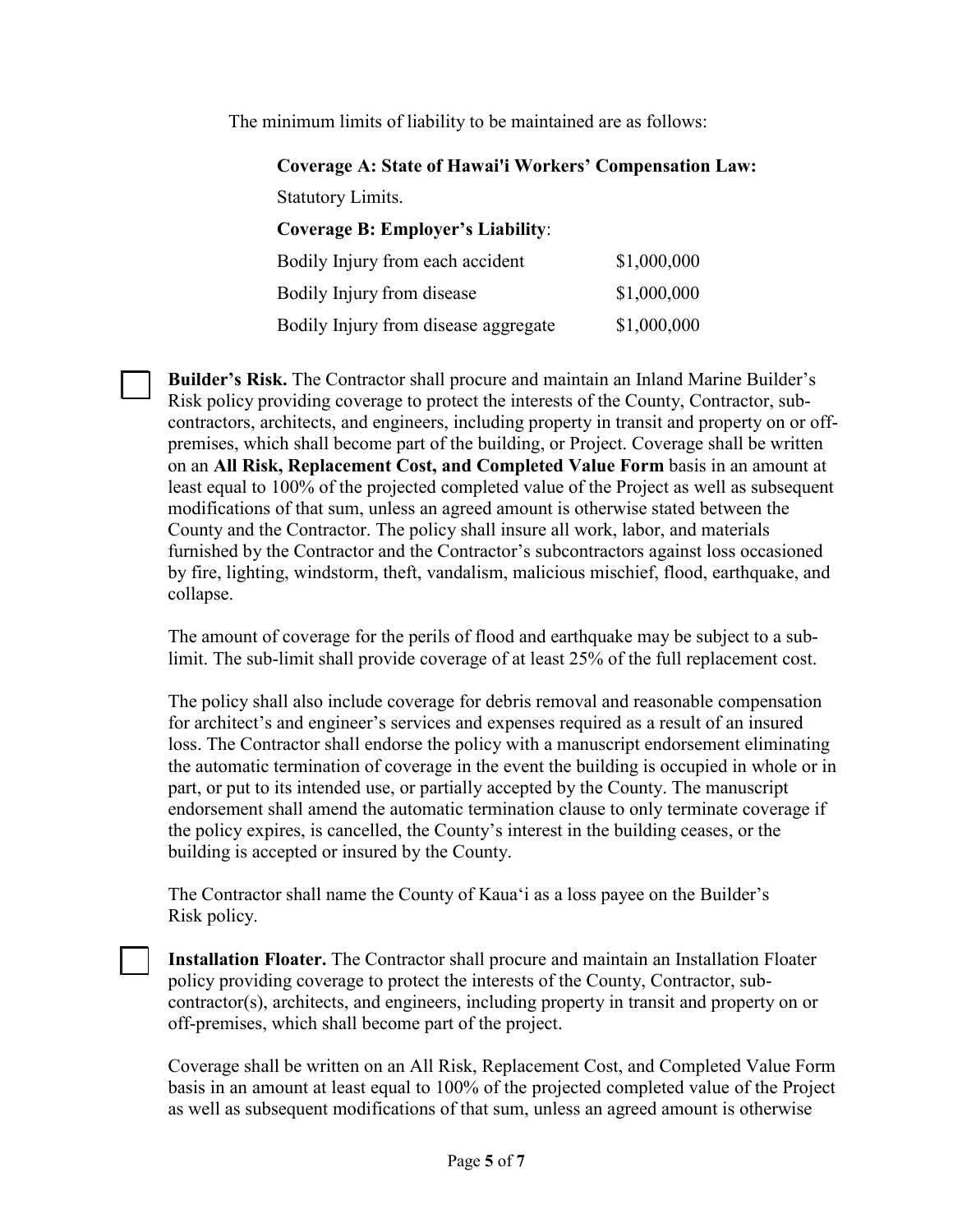stated between the County and the Contractor. The policy shall insure all work, labor, and materials furnished by the Contractor and the Contractor's subcontractors against loss occasioned by fire, lighting, windstorm, theft, vandalism, malicious mischief, flood, earthquake, and collapse.

The amount of coverage for the perils of flood and earthquake may be subject to a sublimit. The sub-limit shall provide coverage of at least 25% of the full replacement cost.

The policy shall also include coverage for debris removal and reasonable compensation for architect's and engineer's services and expenses required as a result of an insured loss. The Contractor shall endorse the policy with a manuscript endorsement eliminating the automatic termination of coverage in the event the building is occupied in whole or in part, or put to its intended use, or partially accepted by the County. The manuscript endorsement shall amend the automatic termination clause to only terminate coverage if the policy expires, is cancelled, the County's interest in the building ceases, or the building is accepted or insured by the County.

The Contractor shall name the County of Kaua'i as a loss payee on the Installation Floater policy.

**Professional Liability (Errors and Omissions).** The Contractor and its subcontractors shall procure and maintain Professional Liability Insurance (Errors and Omissions Insurance) that covers all such activities under the contract. Such insurance shall have these minimum limits and coverage(s):

> \$1,000,000 per occurrence \$2,000,000 annual aggregate

For policies written on a "Claims-Made" basis, Contractor warrants the retroactive date equals or precedes the effective date of the contract. In the event the policy is canceled, non-renewed, switched to an Occurrence Form, retroactive date advanced; or any other event triggering the right to purchase a Supplemental Extended Reporting Period (SERP) during the life of the contract, Contractor shall agree to purchase Supplement Extended Reporting Period (SERP) with a minimum reporting period not less than **two (2)** years. The requirement to purchase a SERP shall not relieve Contractor of the obligation to provide replacement coverage.

**Pollution Legal Liability.** The Contractor shall procure and maintain Pollution Liability or similar Environmental Impairment Liability at a minimum limit not less than:

> \$1,000,000 per occurrence \$2,000,000 annual aggregate

The policy shall provide coverage for damages against, but not limited to, third-party liability, clean-up, corrective action including assessment, remediation and defense costs.